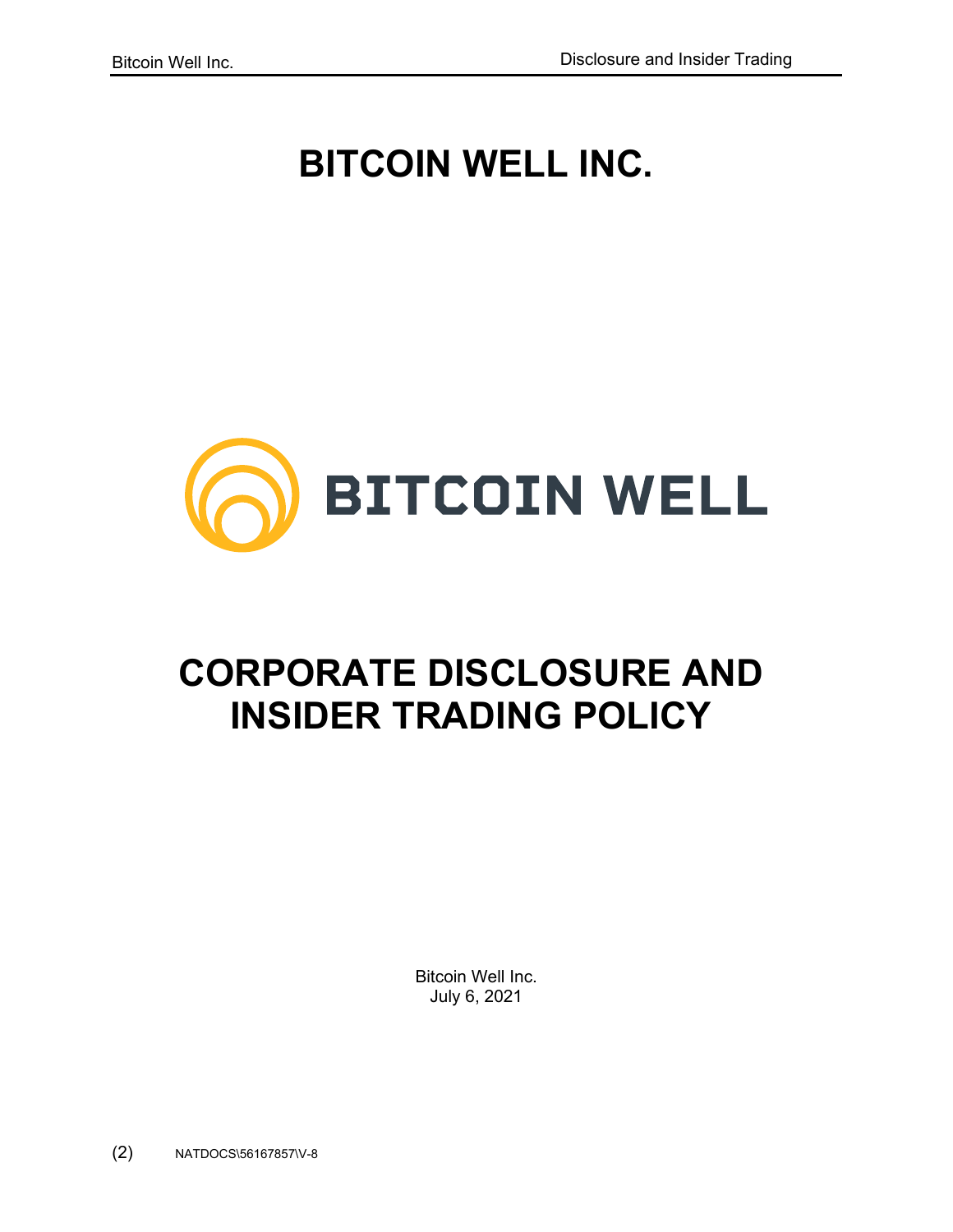# **TABLE OF CONTENTS**

| 1.             |                                                             |  |
|----------------|-------------------------------------------------------------|--|
| 2.             |                                                             |  |
| 3.             |                                                             |  |
| 4.             |                                                             |  |
| 5.             |                                                             |  |
| 6.             |                                                             |  |
| 7.             |                                                             |  |
| 8.             |                                                             |  |
| 9.             |                                                             |  |
| 10.            |                                                             |  |
| 11.            |                                                             |  |
| 12.            |                                                             |  |
| 13.            |                                                             |  |
| 14.            |                                                             |  |
| 15.            |                                                             |  |
| 16.            |                                                             |  |
| 17.            |                                                             |  |
| 18.            |                                                             |  |
| 19.            | CONTACTS WITH ANALYSTS, INVESTORS AND THE MEDIA  10         |  |
| 20.            |                                                             |  |
| 21.            |                                                             |  |
| 22.            | <b>EARNINGS GUIDANCE AND FORWARD-LOOKING STATEMENTS  12</b> |  |
| 23.            |                                                             |  |
| 24.            |                                                             |  |
| 25.            |                                                             |  |
| 26.            |                                                             |  |
| 27.            |                                                             |  |
| 1 <sub>1</sub> |                                                             |  |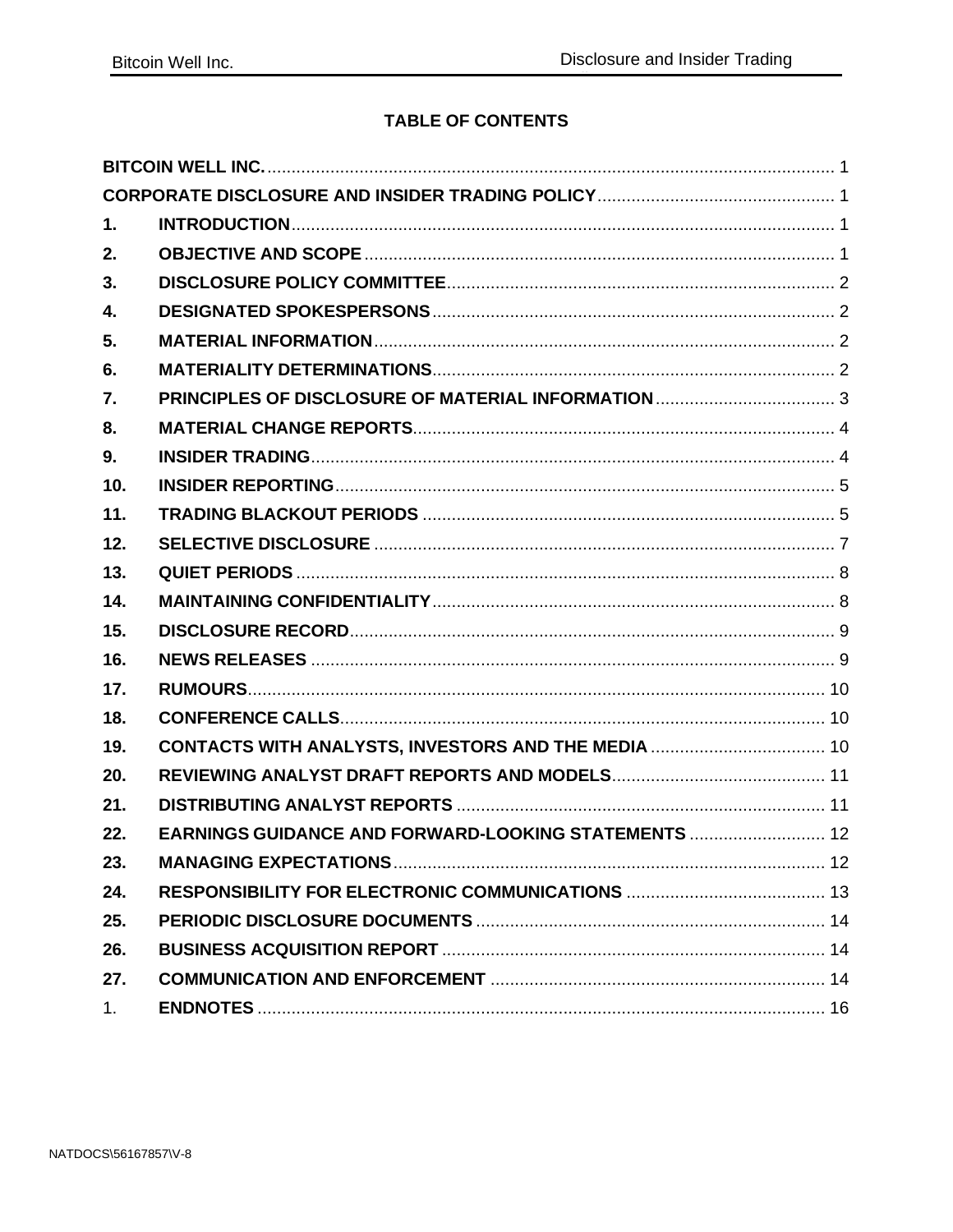# <span id="page-2-0"></span>**1. INTRODUCTION**

(1) Good corporate governance requires that all public companies and corporations focus, adopt and adhere to sound operating practices including adopting policies related to the disclosure of information to the public. This policy is intended to assist Bitcoin Well Inc. ("**Bitcoin Well**" or the "**Corporation**") in fulfilling its obligations to ensure that all information relevant and material to Bitcoin Well shareholders and the market is disclosed in a timely manner, while protecting Bitcoin Well's commercially sensitive information. This policy also seeks to assist individuals associated with the Corporation with material information related to the Corporation's business and affairs in meeting their obligations relating to trading in the shares of Bitcoin Well.

(2) Bitcoin Well is governed by the *Business Corporation Act* (Alberta) and is a reporting issuer in those jurisdictions where it has filed to be reporting issuer from time to time. As at the date of this Policy, the Corporation is a reporting issuer in each of British Columbia, Alberta, Saskatchewan, Manitoba and the Yukon.

(3) Bitcoin Well is subject to the policies of the TSX Venture Exchange (the "**TSXV**"). In the event there are any differences between this policy and TSXV Policy 3.3, TSXV Policy 3.3 will govern.

# <span id="page-2-1"></span>**2. OBJECTIVE AND SCOPE**

(1) The objective of this disclosure policy is to ensure that communications to the investing public about the Corporation are:

- timely, factual and accurate; and
- broadly disseminated in accordance with all applicable legal and regulatory requirements.

As a general proposition, Bitcoin Well has an obligation to ensure that all information material to the business and affairs of the Corporation is disclosed to the public. This policy will assist Bitcoin Well in meeting this obligation by establishing policies and procedures designed to satisfy the objectives set out above, and by assigning responsibility for the implementation and enforcement of these policies and procedures.

(2) This disclosure policy has been approved by the Board of Directors of Bitcoin Well the ("**Board**") and is to be followed by all employees of the Corporation, its subsidiaries, their respective boards of directors and those authorized to speak on its behalf. It covers disclosures in documents filed with the securities regulators and written statements made in the Corporation's annual and quarterly reports, news releases, letters to shareholders, presentations by senior management and information contained on the Corporation's web site and other electronic communications. It extends to oral statements made in meetings and telephone conversations with analysts, investors, potential investors, and other third parties, and interviews with the media as well as speeches, press conferences, investor presentations and conference calls.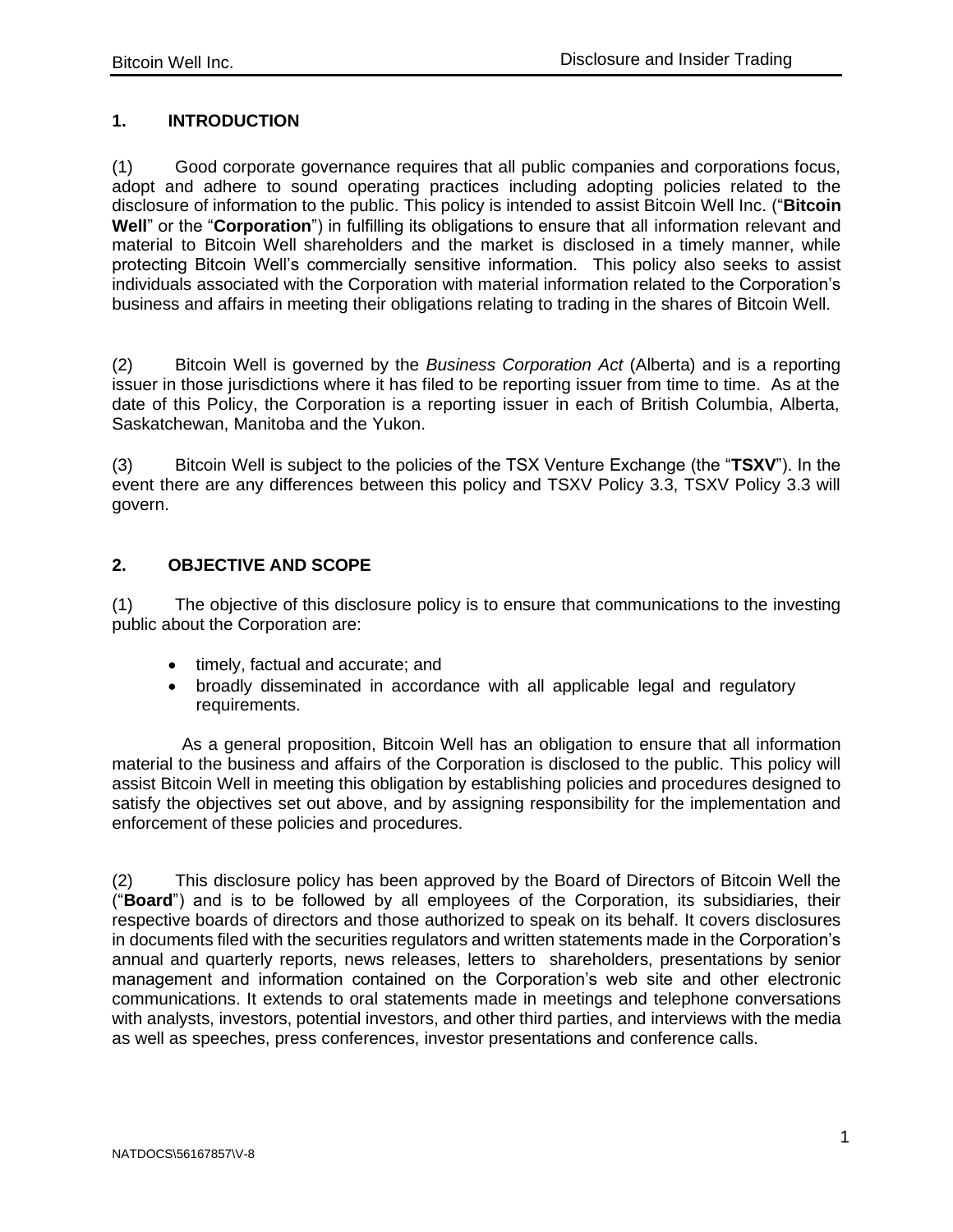# <span id="page-3-0"></span>**3. DISCLOSURE POLICY COMMITTEE**

(1) The Corporation has established a disclosure policy committee (the "**Committee**") responsible for overseeing the Corporation's disclosure practices. The Committee consists of the Chief Executive Officer, the Chief Revenue Officer, the Chief Financial Officer, and two independent directors of the Corporation.

(2) The Committee will set bench marks for a preliminary assessment of materiality of information regarding the Corporation and will determine when developments justify public disclosure. The Committee will also determine the policies and procedures to be followed by all employees of the Corporation in preparing documents which are to be made available to the public. The Committee will also assign responsibility to specific individuals for the implementation of the particular policies and procedures adopted.

(3) The Committee will review and update, if necessary, this policy on an annual basis or as needed to ensure compliance with changing regulatory requirements.

# <span id="page-3-1"></span>**4. DESIGNATED SPOKESPERSONS**

(1) The Corporation designates a limited number of spokespersons responsible for communication with the investment community, regulators or the media. The Chief Executive Officer and the Chief Financial Officer shall be the official spokespersons for the Corporation. Individuals holding these offices may, from time to time, designate others within the Corporation to speak on behalf of the Corporation as back-ups or to respond to specific inquiries.

(2) Employees who are not authorized spokespersons must not respond under any circumstances to inquiries from the investment community, the media or others, unless specifically asked to do so by an authorized spokesperson. All such inquiries shall be referred to the Chief Financial Officer.

# <span id="page-3-2"></span>**5. MATERIAL INFORMATION**

Material information consists of "material changes" and "material facts". A material change is a change in the business, operations or capital of the Corporation that would reasonably be expected to have a significant effect on the market price or value of any of the securities of the Corporation and also includes a decision to implement such change made by the Board or by senior management of Bitcoin Well who believe that confirmation of the decision by the Board is probable. A material fact is a fact that significantly affects, or would reasonably be expected to have a significant effect on, the market price or value of the Corporation's securities.

# <span id="page-3-3"></span>**6. MATERIALITY DETERMINATIONS**

There is no simple bright-line standard or test for determining materiality of information.<sup>[1](#page-19-0)</sup> On an ongoing basis the Committee will assess potential disclosure items and will make these known throughout the Corporation. When assessing whether any particular matter should be disclosed, the Committee will look at a number of factors including the nature of the information itself, the volatility of the Corporation's securities and prevailing market conditions.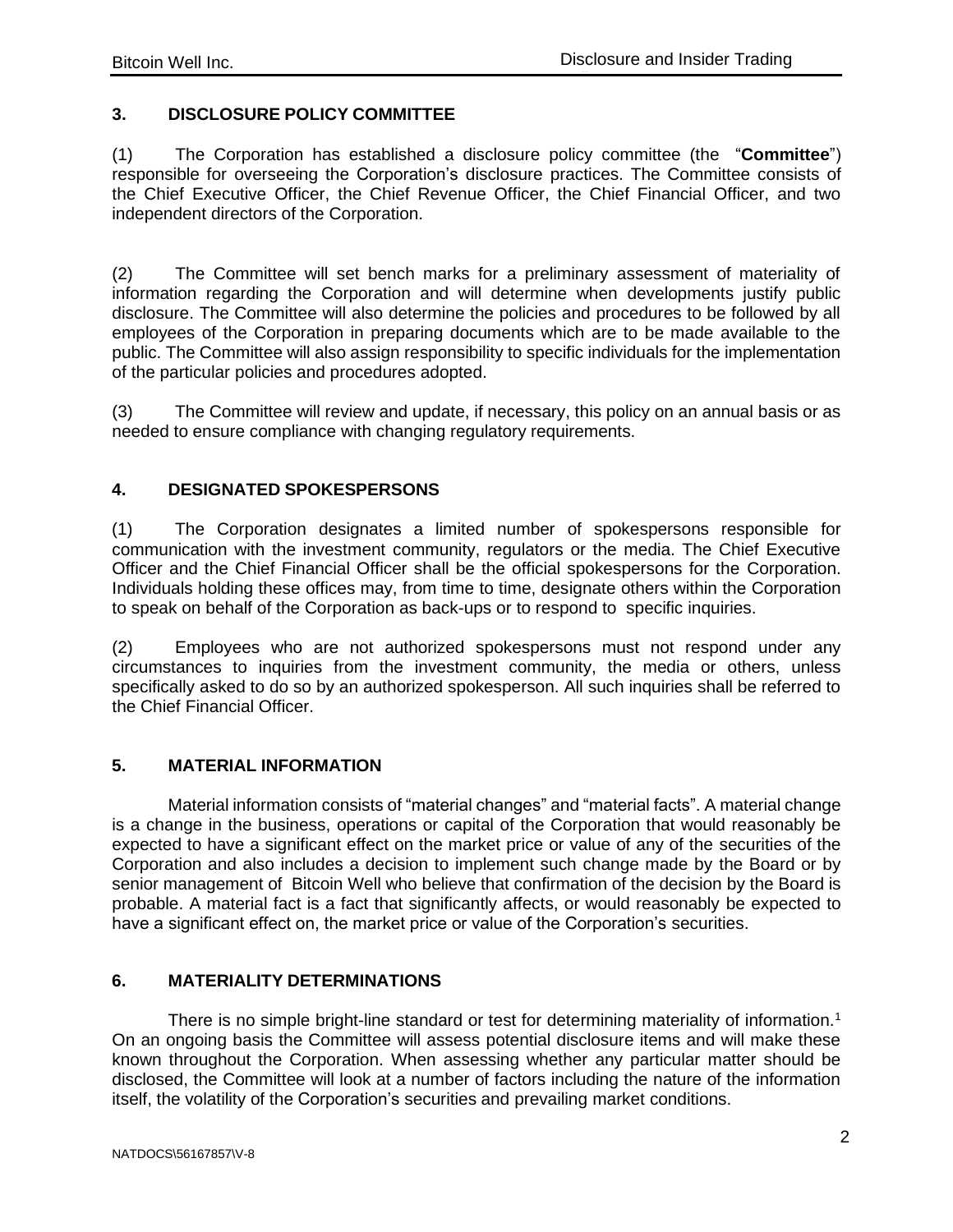The Committee will also monitor the market's reaction to information that is publicly disclosed in order to help it assess market impact for future disclosures.

## <span id="page-4-0"></span>**7. PRINCIPLES OF DISCLOSURE OF MATERIAL INFORMATION**

In complying with the requirement to disclose all material information under applicable laws and stock exchange rules, the Corporation will adhere to the following basic disclosure principles:

- (1) Material information will be immediately disclosed to the public via news release.
- (2) Disclosures must be factual and balanced, and will avoid unnecessary details, exaggerated reports or promotional commentary.

(3) If the material information is to be released during trading hours on a stock exchange, the Regulation Services Provider at the stock exchange must be contacted **prior** to the release of the news release, and provided with a copy of the proposed news release, and advised of the proposed method and timing of dissemination. The stock exchange will then determine whether trading in the Corporation's securities should be halted pending release of the material information.

(4) If the material information is to be released after the close of the market, the stock exchange must still be contacted before trading opens the following trading day.

(5) In certain circumstances, the Committee may determine that such disclosure would be unduly detrimental to the Corporation (for example if release of the information would prejudice negotiations in a corporate transaction), in which case the information will be kept confidential until the Committee determines it is appropriate to publicly disclose.

(6) Where a material change is being kept confidential, the Corporation is under a duty to make sure that persons with knowledge of the material change or information have not made use of such information in purchasing or selling the Corporation's securities. Such information should not be disclosed to any person or Corporation, except in the *necessary course of business*. [2](#page-19-0)

(7) Disclosure must include any information the omission of which would make the rest of the disclosure misleading (half-truths are misleading).

(8) Unfavourable material information must be disclosed as promptly and completely as favourable information.

(9) The Corporation's press release should contain enough detail to enable the media and investors to understand the substance and importance of the change it is disclosing.

(10) Disclosure on the Corporation's web site alone does not constitute adequate disclosure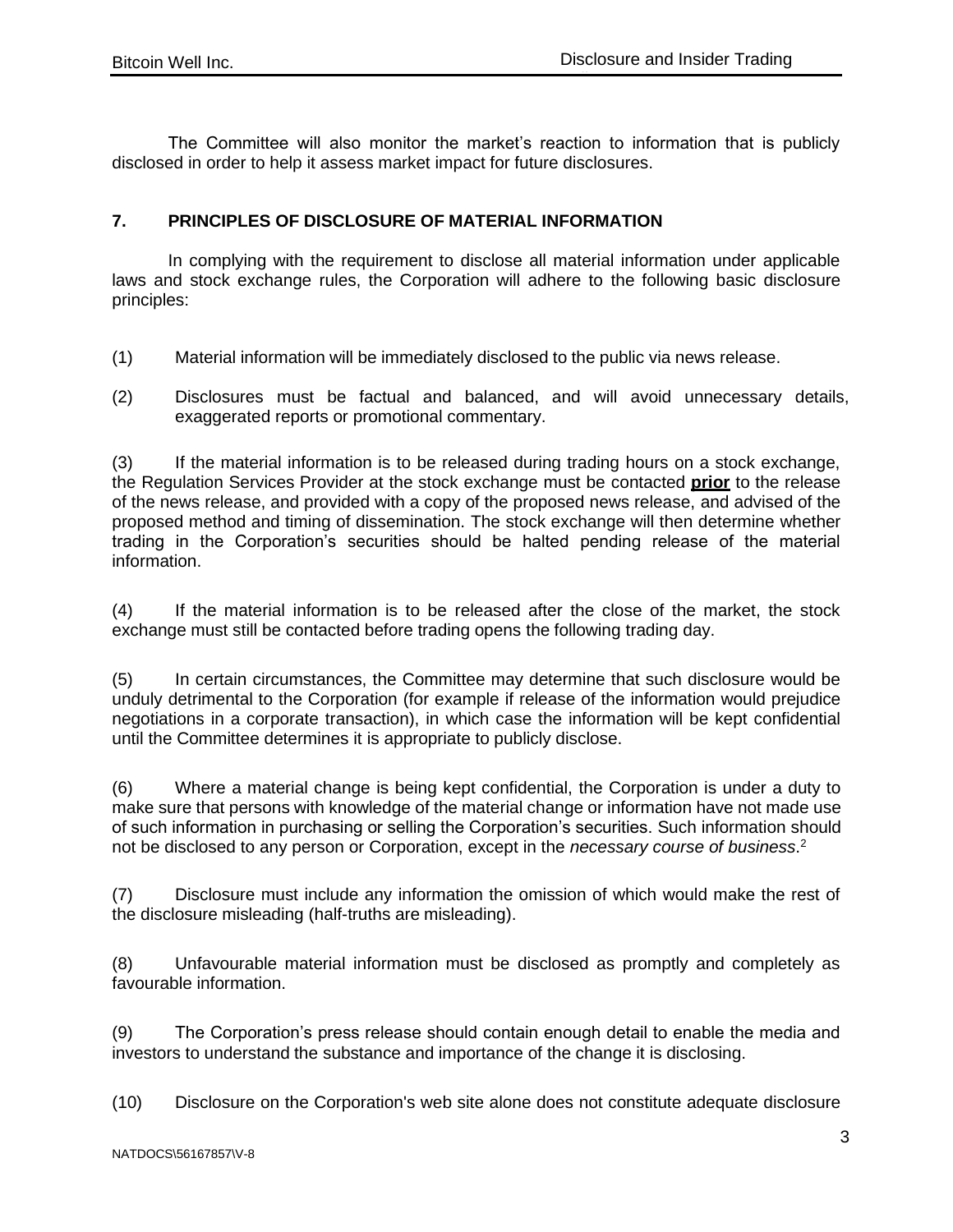of material information.

(11) Disclosure must be corrected immediately if the Corporation subsequently learns that earlier disclosure by the Corporation contained a material error at the time it was given.

## <span id="page-5-0"></span>**8. MATERIAL CHANGE REPORTS**

(1) Securities laws in Canada require a Corporation to file a material change report with the appropriate securities commissions as soon as possible and in any event within 10 days of the date on which the material change occurred.

(2) Where the decision has been made by the Committee to keep a material change confidential, the Corporation will file a confidential material change report to be filed within 10 days of the material change with the appropriate securities commissions. When the Corporation files a confidential material change report, it must advise the securities regulators in writing that the report should remain confidential within 10 days of the filing of the initial report and every 10 days thereafter until the material change is publicly disclosed.

(3) If the making of a document or contract constitutes a material change then the Corporation must file a copy of the document or contract with the securities regulators not later than the time it files the material change report related thereto. If an executive officer of the Corporation has reasonable grounds to believe that disclosure of certain portions of the document or contract would be seriously prejudicial to the interests of the Corporation or violate confidentiality provisions, the Corporation may file the document or contract with those certain provisions omitted or marked so as to be unreadable.

#### <span id="page-5-1"></span>**9. INSIDER TRADING**

(1) Any director, officer, employee or other person in a "special relationship"<sup>[3](#page-19-0)</sup> with the Corporation must not purchase or sell securities of the Corporation for his or her own account or an account of another if he or she is aware of material information about the Corporation that has not been generally disclosed to the public.

(2) The Chair of the Audit Committee must pre-approve trades by any director, officer, employee or other person in a special relationship with the Corporation or its subsidiaries.

(3) Securities laws in Canada prohibit the Corporation and any person or Corporation in a special relationship with the Corporation from informing, other than in the necessary course of business, anyone of a material fact or material change before the material information has been generally disclosed. This prohibited practice is commonly known as "tipping". An exception to this disclosure prohibition is provided where material information is given in the necessary course of business.

(4) Securities laws also prohibit anyone in a special relationship with the Corporation from purchasing or selling securities of the Corporation with the knowledge of material information about the Corporation that has not been generally disclosed. This prohibited activity is commonly known as "insider trading".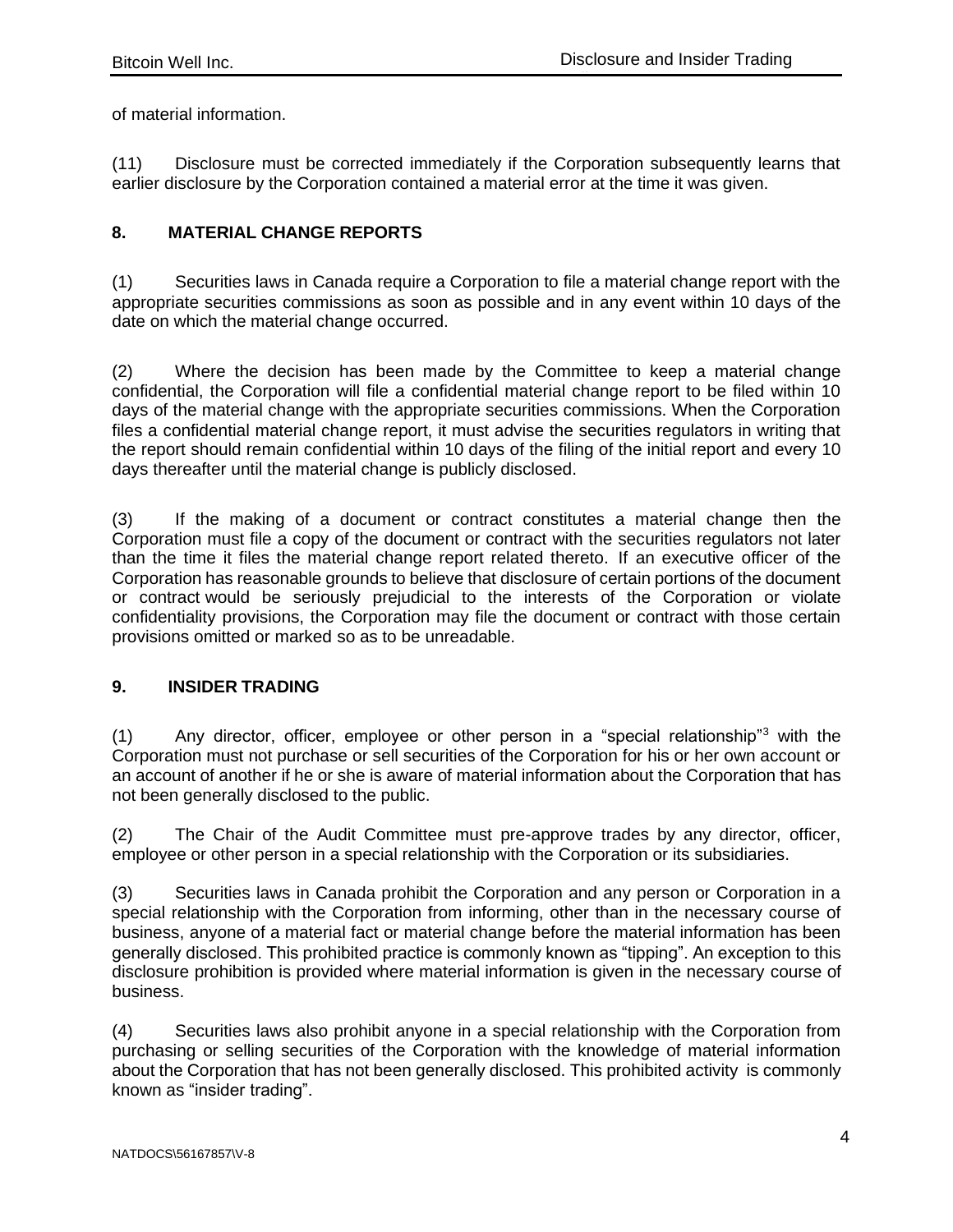Each officer, director or other employee of the Corporation or its subsidiaries must not trade in securities of any other public entity where the person becomes aware, through his or her association with the Corporation, of undisclosed material information concerning that other public entity (e.g. as a result of business discussions or developments in that other public entity or its subsidiaries).

## <span id="page-6-0"></span>**10. INSIDER REPORTING**

(1) This part of the policy only applies to "insiders["](#page-19-0)<sup>4</sup> of the Corporation, and not to non-insider employees or other persons in a special relationship with the Corporation.

(2) Insiders are required to file a personal profile on the System for Electronic Disclosure by Insiders or SEDI within 10 days after becoming an insider. An insider profile contains basic information about the insider, including a list of all of the reporting issuers for which the insider must file electronic insider reports. Amendments to the insider profile must be made within 10 days following the change. If requested, the Corporation will assist an insider in filing and amending a personal profile.

(3) Each insider is required to report all changes in their interest in securities of the Corporation by filing a report electronically on SEDI within five days of the trade.

(4) An insider is responsible for any late charges in relation to an insider's late charges. The Corporation is not responsible for any late charges.

| <b>Applicable Dates of Blackout Periods</b>                                                      | <b>Applicable Persons</b>                                                                                                                                                                                                                                                                                                                                                                                                                                                                                                                                                                                                                                                                                                          |  |  |  |
|--------------------------------------------------------------------------------------------------|------------------------------------------------------------------------------------------------------------------------------------------------------------------------------------------------------------------------------------------------------------------------------------------------------------------------------------------------------------------------------------------------------------------------------------------------------------------------------------------------------------------------------------------------------------------------------------------------------------------------------------------------------------------------------------------------------------------------------------|--|--|--|
| No trading from 10 days before the release date<br>of the financial statements to two days after | Insiders, including the following:<br>(a) every director or senior officer of the<br>Corporation;<br>(b) every director or senior officer of a<br>subsidiary of the Corporation; and<br>(c) any person or company who beneficially<br>owns, directly or indirectly, or who<br>exercises control or direction over more<br>than 10% of the voting rights attached to<br>all outstanding voting securities of the<br>Corporation and every director or senior<br>officer of that person or company;<br>and personnel designated by management as<br>likely to have access to material undisclosed<br>information during periods when financial<br>statements are being prepared but results have<br>not yet been publicly disclosed. |  |  |  |
|                                                                                                  |                                                                                                                                                                                                                                                                                                                                                                                                                                                                                                                                                                                                                                                                                                                                    |  |  |  |

# <span id="page-6-1"></span>**11. TRADING BLACKOUT PERIODS**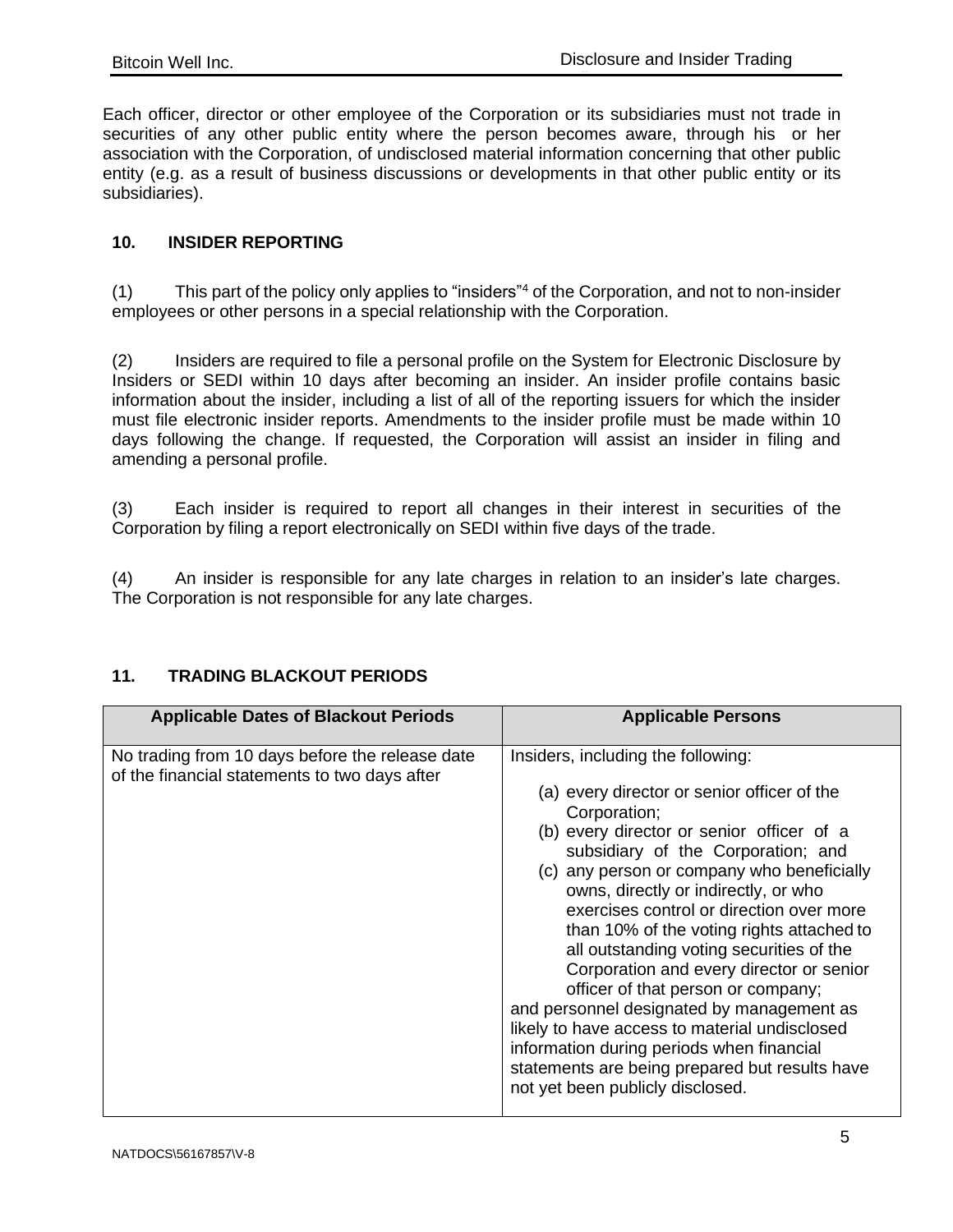| What a<br><b>Trading</b><br><b>Blackout</b><br><b>Period is</b>                                                                                                                                                                                                                                                                                                                                                                                                                                                                                                                                                                                                                                                                  | To Whom a<br><b>Trading</b><br><b>Blackout</b><br><b>Period</b><br><b>Applies</b>                                                                                                                                                                                                                                                                                                                                                                                                                                                                                             | <b>Additional</b><br><b>Trading</b><br><b>Blackout</b><br><b>Periods</b>                                                                                                                                                                                                                                                                                                                                                                                                                                                                                                                                                                    | <b>Confidentiality</b><br>of Trading<br><b>Blackout</b><br><b>Periods</b>                                                                                                                                                                                            | <b>Trading</b><br><b>Windows</b>                                                                                                                                                                                                                                                                                                                                                                                                                                                                                                                                          | Persons in a<br><b>Special</b><br><b>Relationship</b><br><b>With Bitcoin</b><br>Well                                                                                                                                                                                                                                |
|----------------------------------------------------------------------------------------------------------------------------------------------------------------------------------------------------------------------------------------------------------------------------------------------------------------------------------------------------------------------------------------------------------------------------------------------------------------------------------------------------------------------------------------------------------------------------------------------------------------------------------------------------------------------------------------------------------------------------------|-------------------------------------------------------------------------------------------------------------------------------------------------------------------------------------------------------------------------------------------------------------------------------------------------------------------------------------------------------------------------------------------------------------------------------------------------------------------------------------------------------------------------------------------------------------------------------|---------------------------------------------------------------------------------------------------------------------------------------------------------------------------------------------------------------------------------------------------------------------------------------------------------------------------------------------------------------------------------------------------------------------------------------------------------------------------------------------------------------------------------------------------------------------------------------------------------------------------------------------|----------------------------------------------------------------------------------------------------------------------------------------------------------------------------------------------------------------------------------------------------------------------|---------------------------------------------------------------------------------------------------------------------------------------------------------------------------------------------------------------------------------------------------------------------------------------------------------------------------------------------------------------------------------------------------------------------------------------------------------------------------------------------------------------------------------------------------------------------------|---------------------------------------------------------------------------------------------------------------------------------------------------------------------------------------------------------------------------------------------------------------------------------------------------------------------|
| <b>These</b><br>are<br>periods<br>during<br>which<br>an<br>outsider<br>might<br>reasonably<br>expect<br>management to<br>of<br>be aware<br>material<br>information and<br>hence insiders,<br>persons<br>designated<br>by<br>management,<br>spouses<br>their<br>and any other<br>relatives<br>residing in the<br>same home as<br>the insider<br><b>or</b><br>designated<br>personnel<br>are<br>prohibited from<br>buying or selling<br>securities of the<br>Corporation<br>from the<br>day<br>that is ten days<br>prior to the end<br>the<br>Оt<br>applicable<br>financial<br>period, to and<br>including<br>the<br>second trading<br>day after the<br>public<br>announcement<br>of the financial<br>results of such<br>financial | Trading<br>blackout<br>periods<br>will<br>apply<br>to<br>insiders and<br>personnel<br>designated<br>by<br>management<br>as likely to<br>have access<br>material<br>to<br>undisclosed<br>information<br>during<br>periods<br>when<br>financial<br>statements<br>being<br>are<br>prepared but<br>results have<br>not yet been<br>publicly<br>disclosed.<br>During<br>a<br>blackout<br>the<br>period,<br>insiders,<br>other<br>designated<br>personnel<br>other<br>and<br>individuals<br>covered<br>by<br>trading<br>restrictions<br>will not be<br>permitted to<br>trade in any | Additional<br>blackout<br>periods<br>may<br>be prescribed<br>from time to<br>by the<br>time<br>Committee as<br>result<br>0f<br>a<br>special<br>circumstance<br>s relating to<br>the<br>Corporation<br>pursuant<br>to<br>which insiders<br>οf<br>the<br>Corporation<br>be<br>would<br>precluded<br>from trading in<br>securities<br>0f<br>the<br>Corporation.<br>All<br>parties<br>with<br>knowledge of<br>such special<br>circumstance<br>s should be<br>by<br>covered<br>the blackout.<br>Such parties<br>include<br>may<br>external<br>advisors such<br>legal<br>as<br>counsel,<br>investment<br>bankers and<br>counter-<br>parties<br>in | Notification<br>that<br>trading<br>been<br>has<br>blacked-out for<br>period<br>οf<br>a<br>time<br>is<br>confidential<br>information<br>and must not<br>be disclosed to<br>other<br>any<br>person except<br>as<br>contemplated<br>by<br>this<br>disclosure<br>policy. | Subject<br>to<br>the<br>prohibited<br>activities set<br>out<br>in.<br>Sections 9(1)<br>and $9(2)$ and<br>additional<br>blackout<br>periods that<br>be<br>may<br>imposed<br>under<br>Section<br>11(2),<br>designated<br>personnel,<br>insiders,<br>their<br>spouses,<br>other<br>and<br>relatives<br>residing<br>in<br>the<br>same<br>home as the<br>insider<br>or<br>designated<br>personnel<br>are permitted<br>to<br>trade<br>during<br>trading<br>windows<br>which<br>commence<br>on the date<br>that is three<br>trading days<br>after<br>the<br>public<br>announceme | Persons in a<br>special<br>relationship<br>with<br><b>Bitcoin</b><br>Well,<br>other<br>insiders<br>than<br>and<br>designated<br>personnel,<br>are permitted<br>to trade at any<br>time, as long<br>as they are<br>not aware of<br>material<br>information<br>that has not<br>been<br>disclosed<br>to<br>the public. |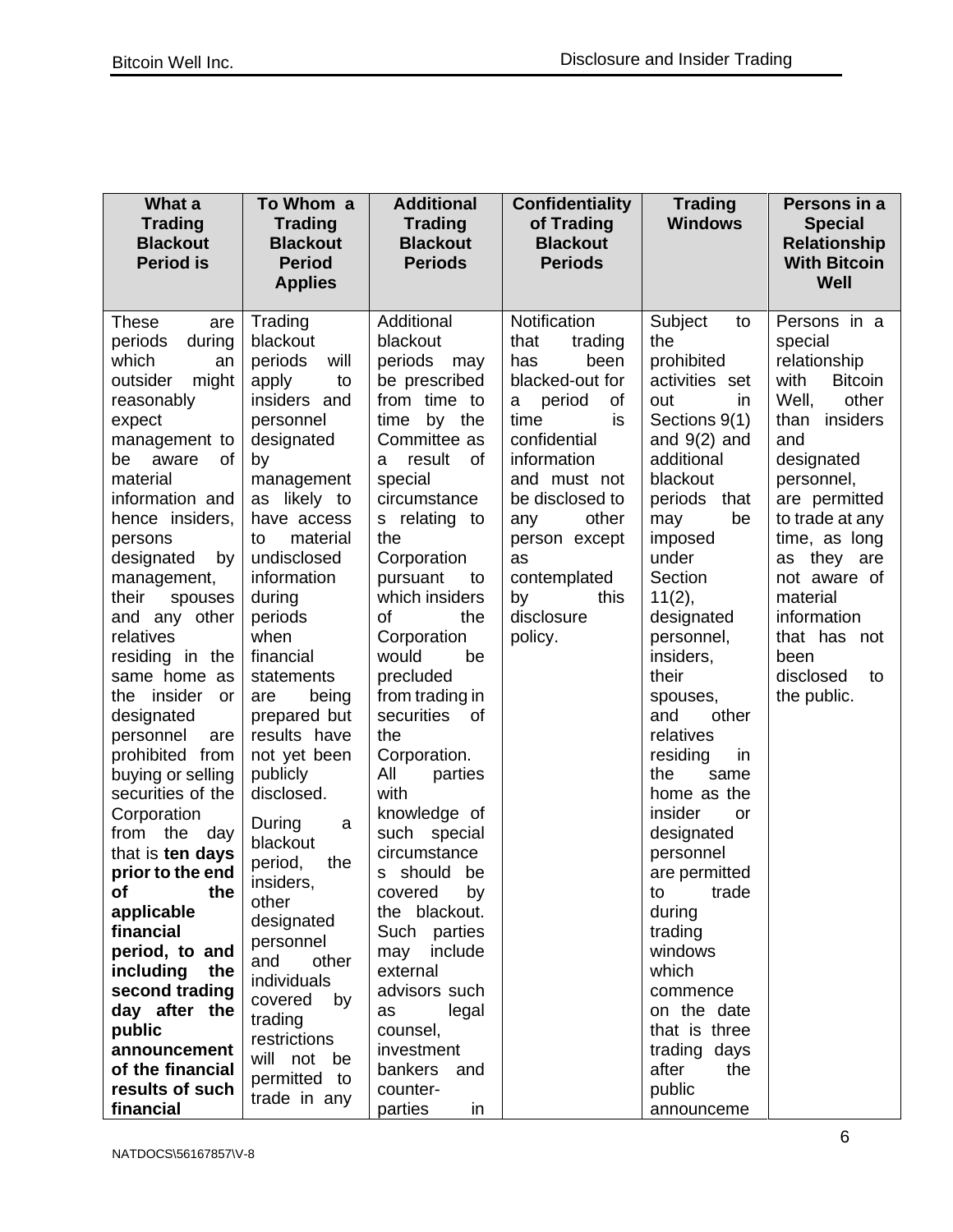| period. | securities of<br>the<br>Corporation. | negotiations<br>of<br>material<br>potential<br>transactions.<br>The<br>Committee<br>will determine<br>which<br>individuals<br>will be subject<br>to trading<br>restrictions<br>and will take<br>appropriate<br>steps<br>to<br>advise those<br>individuals of<br>the<br>restrictions. | nt of financial<br>results for a<br>financial<br>period, up to<br>the day that<br>is ten days<br>prior to the<br>end of the<br>subsequent<br>financial<br>period. |  |
|---------|--------------------------------------|--------------------------------------------------------------------------------------------------------------------------------------------------------------------------------------------------------------------------------------------------------------------------------------|-------------------------------------------------------------------------------------------------------------------------------------------------------------------|--|

# <span id="page-8-0"></span>**12. SELECTIVE DISCLOSURE**

(1) Regulators of securities markets have become increasingly concerned about "selective disclosure". This has been seen most frequently in examples of disclosures of material information to analysts or institutional investors but not to the market as a whole. Bitcoin Well is committed to ensuring that all disclosures are made equally to all interested parties. This disclosure policy and the disclosure policies and procedures to be followed and monitored by the Committee all have the objective of ensuring that Bitcoin Well does not engage in selective disclosure.

(2) Tipping and insider trading apply to both material facts and material changes. The Corporation's timely disclosure obligations generally only apply to material changes, which means that the Corporation does not have to disclose all material facts on a continuous basis. However, if the Corporation chooses to selectively disclose a material fact, other than in the necessary course of business, this would be in breach of securities legislation.

(3) The "necessary course of business" exception to the prohibition on "tipping" would not generally permit the Corporation to make a selective disclosure of material information to an analyst, institutional investor or other market professional.

(4) If the Corporation discloses material information under the "necessary course of business" exception, it should make sure those receiving the information understand that they cannot pass the information on to anyone else (other than in the necessary course of business), or trade on the information, until it has been generally disclosed.

(5) Securities legislation does not provide a safe harbour which allows companies to correct an unintentional selective disclosure of material information. If the Corporation makes an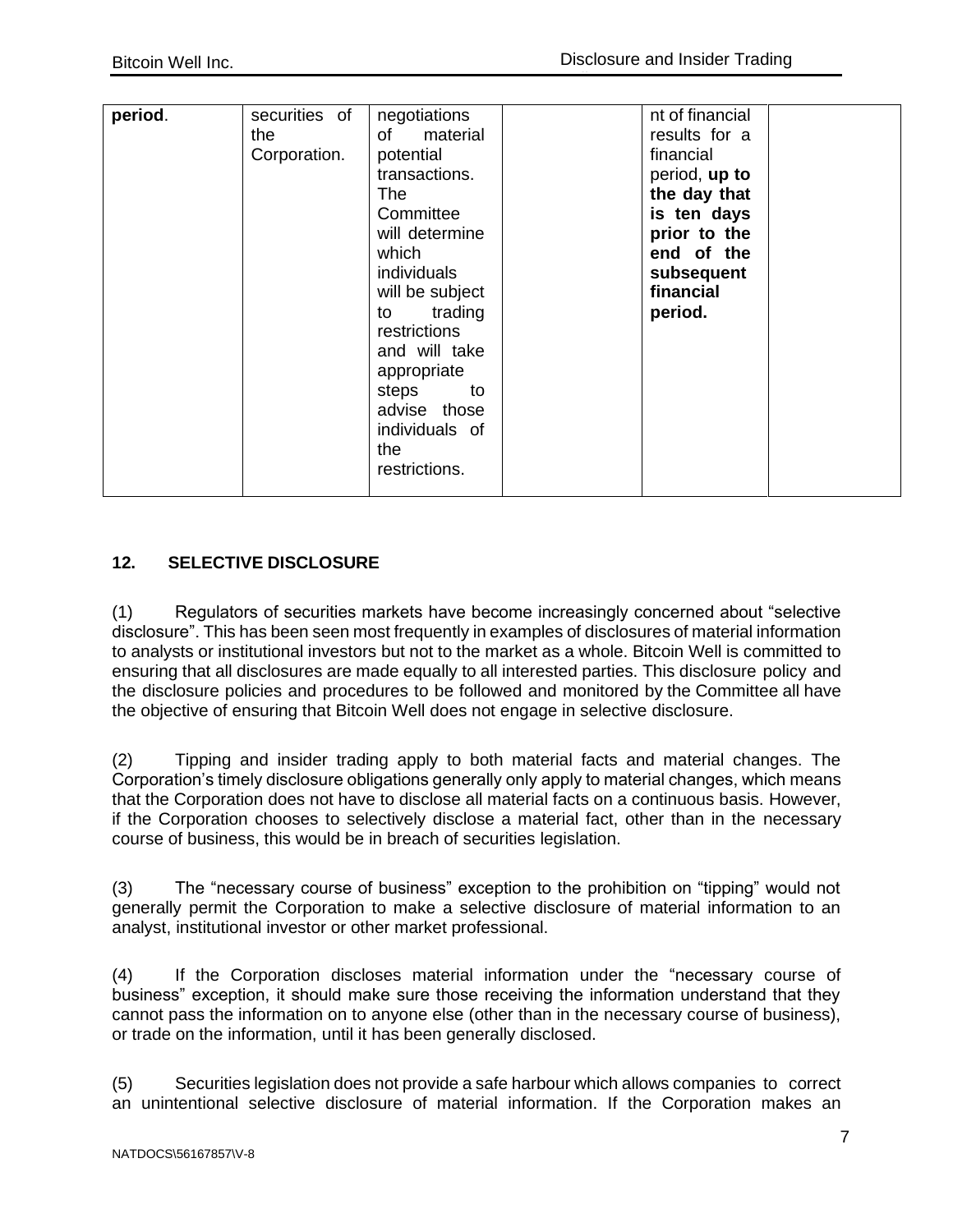unintentional selective disclosure it should take immediate steps to ensure that a full public announcement is made. This includes contacting the relevant stock exchanges officials and requesting that trading be halted (if during trading hours) pending issuance of the news release. Pending the public release of the material information, the Corporation should also contact those parties who have knowledge of this information that the information is material and that it has not been generally disclosed.

## <span id="page-9-0"></span>**13. QUIET PERIODS**

In order to avoid the potential for selective disclosure or even the perception or appearance of selective disclosure, the Corporation will observe a quarterly quiet period, during which the Corporation will not initiate or participate in any meetings or telephone contacts with analysts and investors and no earnings guidance will be provided to anyone, other than responding to unsolicited inquiries concerning factual matters. The quiet period commences five business days prior to the end of a quarter and ends with the issuance of a news release disclosing quarterly results.

## <span id="page-9-1"></span>**14. MAINTAINING CONFIDENTIALITY**

(1) Any employee with access to confidential information is prohibited from communicating such information to anyone else, unless it is necessary to do so in the course of business. Efforts will be made to limit access to such confidential information to only those who need to know the information and such persons will be advised that the information is to be kept confidential.

(2) Where possible, employees should avoid using methods of communication which are subject to interception, including e-mail, to transmit confidential information.

(3) Outside parties privy to undisclosed material information concerning the Corporation should be told that they must not divulge such information to anyone else, other than in the necessary course of business, and that they may not trade in the Corporation's securities until the information is publicly disclosed. From time to time, such outside parties will be asked to confirm their commitment to non-disclosure in the form of a written confidentiality agreement. However, the Committee must determine, prior to disclosure pursuant to a confidentiality agreement, that such disclosure is in the necessary course of business as there is no exception to the prohibition against "tipping" for disclosures made pursuant to a confidentiality agreement.

(4) In order to prevent the misuse or inadvertent disclosure of material information, the procedures set forth below should be observed at all times:

- (a) Documents and files containing confidential information should be kept in a safe place to which access is restricted to individuals who "need to know" that information in the necessary course of business and code names should be used, if necessary.
- (b) Confidential matters should not be discussed in places where the discussion may be overheard, such as elevators, hallways, restaurants, airplanes or taxis.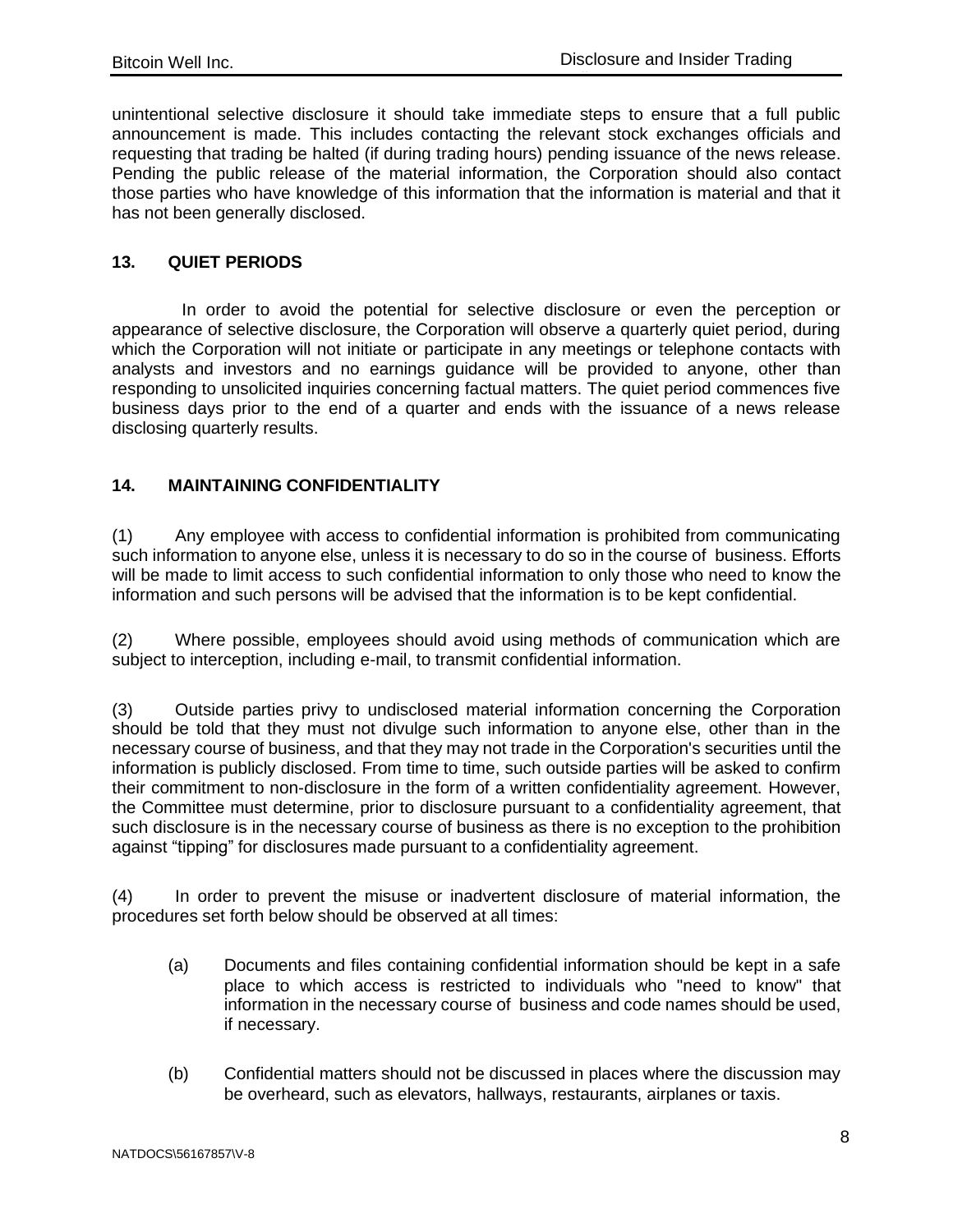(c) Confidential matters should not be discussed on wireless telephones or other wireless devices which cannot be confirmed as secure.

Policy

- (d) Confidential documents should not be read or displayed in public places and should not be discarded where others can retrieve them.
- (e) Employees must ensure they maintain the confidentiality of information in their possession outside of the office as well as inside the office.
- (f) Transmission of documents by electronic means, such as by fax, email or directly from one computer to another, should be made only where it is reasonable to believe that the transmission can be made and received under secure conditions.
- (g) Unnecessary copying of confidential documents should be avoided and documents containing confidential information should be promptly removed from conference rooms and work areas after meetings have concluded. Extra copies of confidential documents should be shredded or otherwise destroyed.
- (h) Access to confidential electronic data should be restricted through the use of system passwords.

#### <span id="page-10-0"></span>**15. DISCLOSURE RECORD**

The Committee is responsible to ensure that the Corporation maintains a seven-year file containing all public information about the Corporation, including continuous disclosure documents, news releases, analysts' reports, transcripts or tape recordings of conference calls, debriefing notes, notes from meetings and telephone conversations with analysts and investors, and newspaper articles. The Committee will designate appropriate individuals to maintain this file.

#### <span id="page-10-1"></span>**16. NEWS RELEASES**

(1) Once the Committee determines that a development is material, it will authorize the issuance of a news release, unless the Committee determines that such developments must remain confidential for the time being, appropriate confidential filings are made, and control of that inside information is instituted. Should a material statement inadvertently be made in a selective forum, the Corporation will promptly issue a news release in order to fully disclose that information. If the stock exchange upon which shares of the Corporation are listed is open for trading at the time of a proposed announcement, prior notice of a news release announcing material information must be provided to the market surveillance department of the stock exchange to enable a trading halt, if deemed necessary by the stock exchange. If a news release announcing material information is issued outside of trading hours, the stock exchange must be notified before the market opens. Annual and interim financial results will be publicly released promptly following the Board's approval of the financial statements.

(2) News releases will be disseminated through an approved news wire service that provides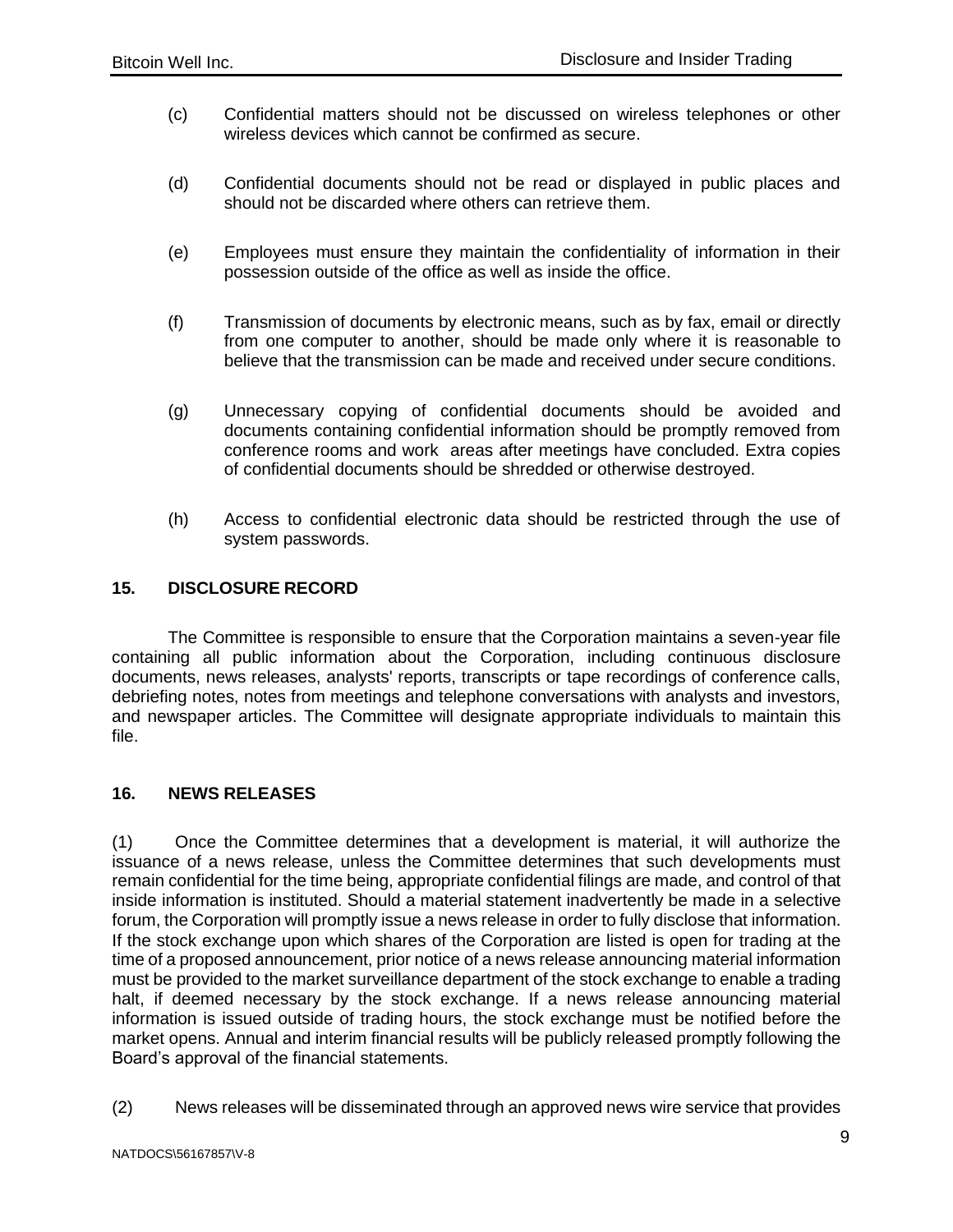simultaneous national distribution. News releases will be transmitted to all stock exchange members, relevant regulatory bodies, major business wires, national financial media and the local media in areas where the Corporation has its headquarters and operations.

(3) News releases will be posted on the Corporation's web site promptly upon release over the news wire. The news release page of the Corporation's web site shall include a notice that advises the reader that the information posted was accurate at the time of posting, but may be superseded by subsequent news releases.

## <span id="page-11-0"></span>**17. RUMOURS**

The Corporation does not comment, affirmatively or negatively, on rumours. This also applies to rumours on the Internet. The Corporation's spokespersons will respond consistently to any rumours, by saying, "It is our policy not to comment on market rumours or speculation". Should the stock exchange request that the Corporation make a definitive statement in response to a market rumour that is causing significant volatility in the stock the Committee will consider the matter and decide whether to make a policy exception. If a rumour is correct in whole or in part, the Corporation will immediately issue a news release disclosing the relevant material information.

## <span id="page-11-1"></span>**18. CONFERENCE CALLS**

(1) Conference calls may be held for quarterly earnings and major corporate developments, whereby discussion of key aspects is accessible simultaneously to all interested parties, some as participants by telephone and others in a listen-only mode by telephone or via webcast over the Internet. The Corporation will provide advance notice, via a news release, of the conference call and webcast by announcing the date and time and providing information on how interested parties may access the call and webcast. In addition, the Corporation may send invitations to analysts, institutional investors, the media and others invited to participate. Any non-material supplemental information provided to participants will also be posted to the website for others to view.

(2) Corporation officials participating in the conference call will meet before the call and where practical, statements and responses to anticipated questions should be scripted inadvance and reviewed by the appropriate Corporation personnel for accuracy and content.

(3) At the beginning of the call, a Corporation spokesperson will provide appropriate cautionary language with respect to any forward-looking information and direct participants to publicly available documents containing the assumptions, sensitivities and a full discussion of the risks and uncertainties.

(4) Management will hold a debriefing meeting immediately after the conference call and if such debriefing uncovers selective disclosure of previously undisclosed material information, the Corporation will promptly disclose such information broadly via news release.

# <span id="page-11-2"></span>**19. CONTACTS WITH ANALYSTS, INVESTORS AND THE MEDIA**

(1) Disclosure in individual or group meetings is strongly discouraged and never constitutes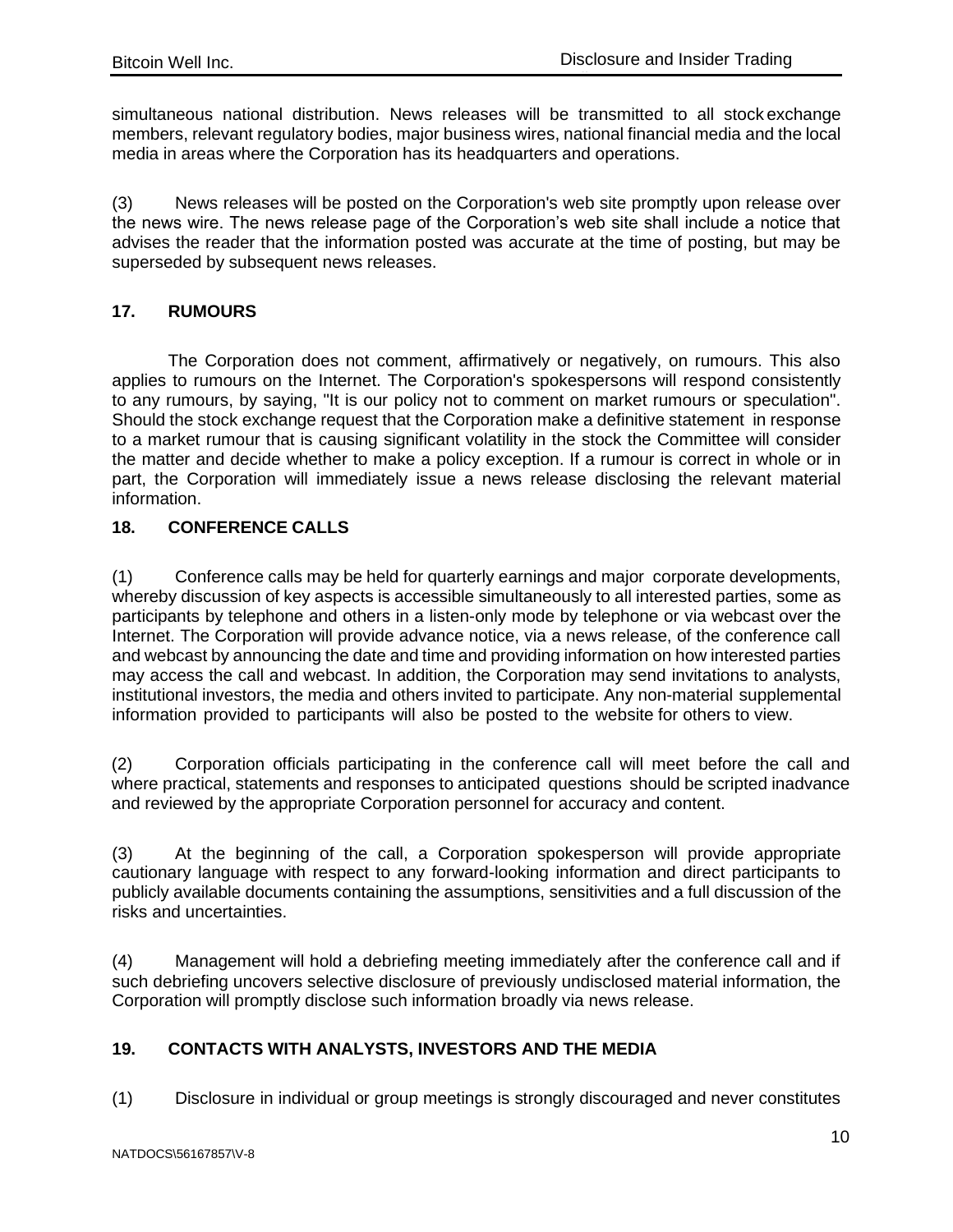proper or adequate disclosure of material non-public information. If the Corporation intends to announce material information at an analyst or shareholder meeting or a press conference or conference call, the announcement must be preceded by a news release.

(2) The Corporation recognizes that meetings with analysts and significant investors are an important element of the Corporation's investor relations program. The Corporation will meet with analysts and investors on an individual or small group basis as needed and will initiate contacts or respond to analyst and investor calls in a timely, consistent and accurate fashion in accordance with this disclosure policy. At the beginning of any such meeting, a Corporation spokesperson will provide appropriate cautionary language with respect to any forward-looking information and direct participants to publicly available documents containing the assumptions, sensitivities and a full discussion of the risks and uncertainties.

(3) The Corporation will provide only non-material information through individual and group meetings, in addition to regular publicly disclosed information, recognizing that an analyst or investor may construct this information into a mosaic that could result in material information. The Corporation cannot alter the materiality of information by breaking down the information into smaller, non-material components.

(4) Spokespersons will keep track of telephone conversations with analysts and investors and where practicable more than one Corporation representative will be present at all individual and group meetings. A debriefing will be held after such meetings and if such debriefing uncovers selective disclosure of previously undisclosed material information, the Corporation will promptly disclose such information broadly via news release.

# <span id="page-12-0"></span>**20. REVIEWING ANALYST DRAFT REPORTS AND MODELS**

(1) It is the Corporation's policy to review, upon request, analysts' draft research reports or models. The Corporation will review the report or model for the purpose of pointing out errors in fact based on publicly disclosed information. It is the Corporation's policy, when an analyst inquires with respect to his/her estimates, to question an analyst's assumptions if the estimate is a significant outlier among the range of estimates and/or the Corporation's published earnings guidance. The Corporation will limit its comments in responding to such inquiries to non-material information. The Corporation will not confirm, or attempt to influence, an analyst's opinions or conclusions and will not express comfort with the analyst's model and earnings estimates.

(2) In order to avoid appearing to "endorse" an analyst's report or model, the Corporation will provide its comments orally or will attach a disclaimer to written comments to indicate the report was reviewed only for factual accuracy.

# <span id="page-12-1"></span>**21. DISTRIBUTING ANALYST REPORTS**

Analyst reports are proprietary products of the analyst's firm. Re-circulating a report by an analyst may be viewed as an endorsement by the Corporation of the report. For these reasons, the Corporation should not provide analyst reports through any means to persons outside of the Corporation, including posting such information on its website. The Corporation may post on its website a complete list, regardless of the recommendation, of all the investment firms and analysts who are known to provide research coverage on the Corporation. If provided, such list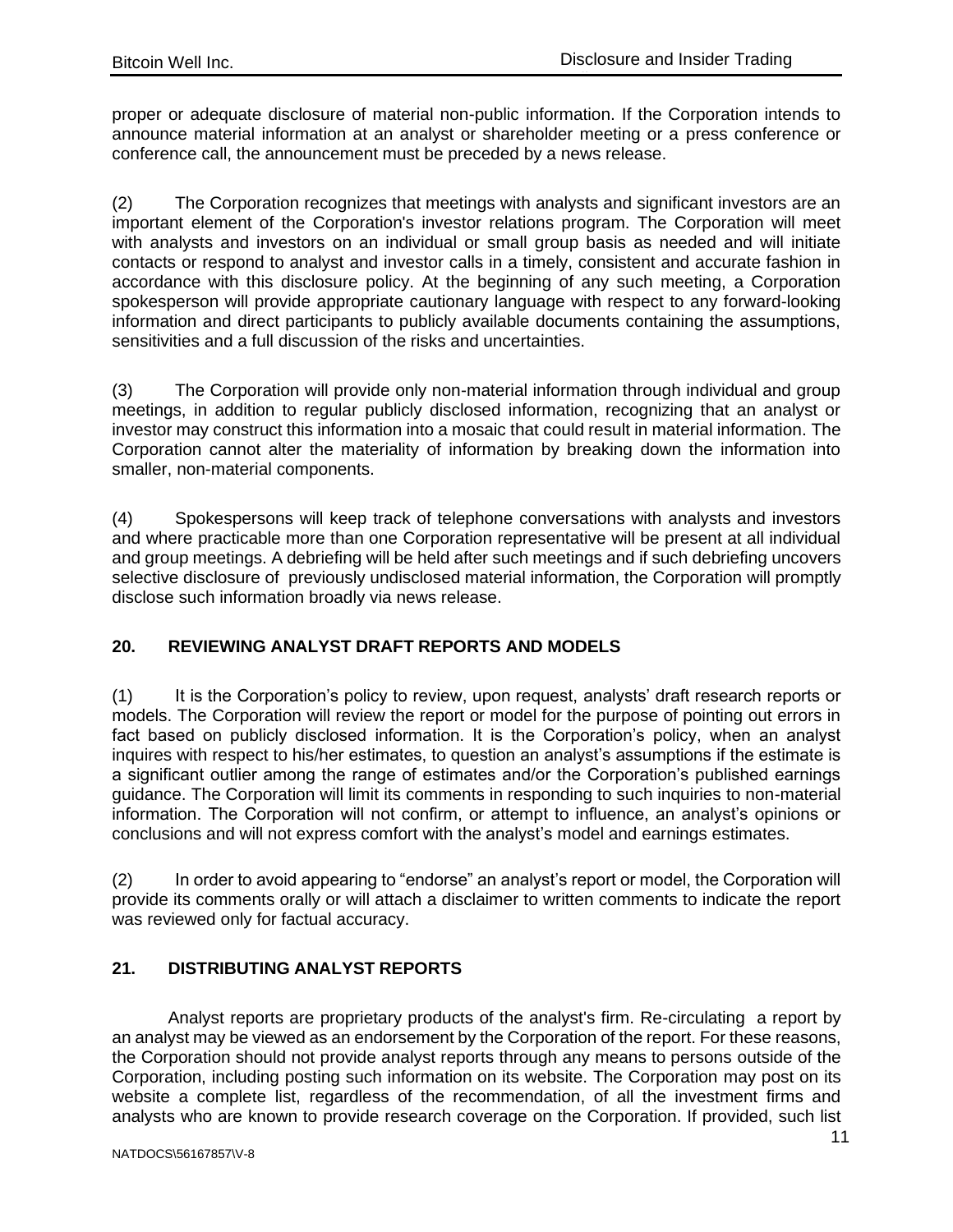will not include links to the analysts' or any other third party websites or publications.

#### <span id="page-13-0"></span>**22. EARNINGS GUIDANCE AND FORWARD-LOOKING STATEMENTS**

(1) Should the Corporation elect to disclose forward-looking information in continuous disclosure documents, speeches, conference calls or otherwise, it shall make every effort to ensure that it has a reasonable basis for making such statements and include with their forwardlooking statements appropriate statements of risks and cautionary language. The Corporation shall attempt to avoid making forward-looking statements that appear misleading, too optimistic, too aggressive, lack objectivity or are not adequately explained.

(2) Should the Corporation provide such forward-looking information the following guidelines will be observed:

- (a) The information, if deemed material, will be broadly disseminated via news release, in accordance with this disclosure policy.
- (b) The information will be clearly identified as forward-looking.
- (c) The Corporation will identify all material assumptions used in the preparation of the forward-looking information.
- (d) The information will be accompanied by a statement that identifies, in very specific terms, the risks and uncertainties that may cause the actual results to differ materially from those projected in the statement including a sensitivity analysis to indicate the extent to which different business conditions from underlying assumptions may affect the actual outcome.
- (e) The information will be accompanied by a statement that disclaims the Corporation's intention or obligation to update or revise the forward-looking statements, whether as a result of new information, future events or otherwise. Notwithstanding this disclaimer, should subsequent events prove past statements about current trends to be materially off target, the Corporation may choose to issue a news release explaining the reasons for the difference. In this case, the Corporation will update its guidance on the anticipated impact on revenue and earnings (or other key metrics).

(3) The Board and the Audit Committee will review earnings guidance and news releases containing financial information prior to the release of such guidance or news release.

## <span id="page-13-1"></span>**23. MANAGING EXPECTATIONS**

(1) The Corporation will attempt to ensure, through its regular public dissemination of quantitative and qualitative information, that those analysts' estimates of which it is aware, are in line with the Corporation's own expectations. Notwithstanding the foregoing, the Corporation will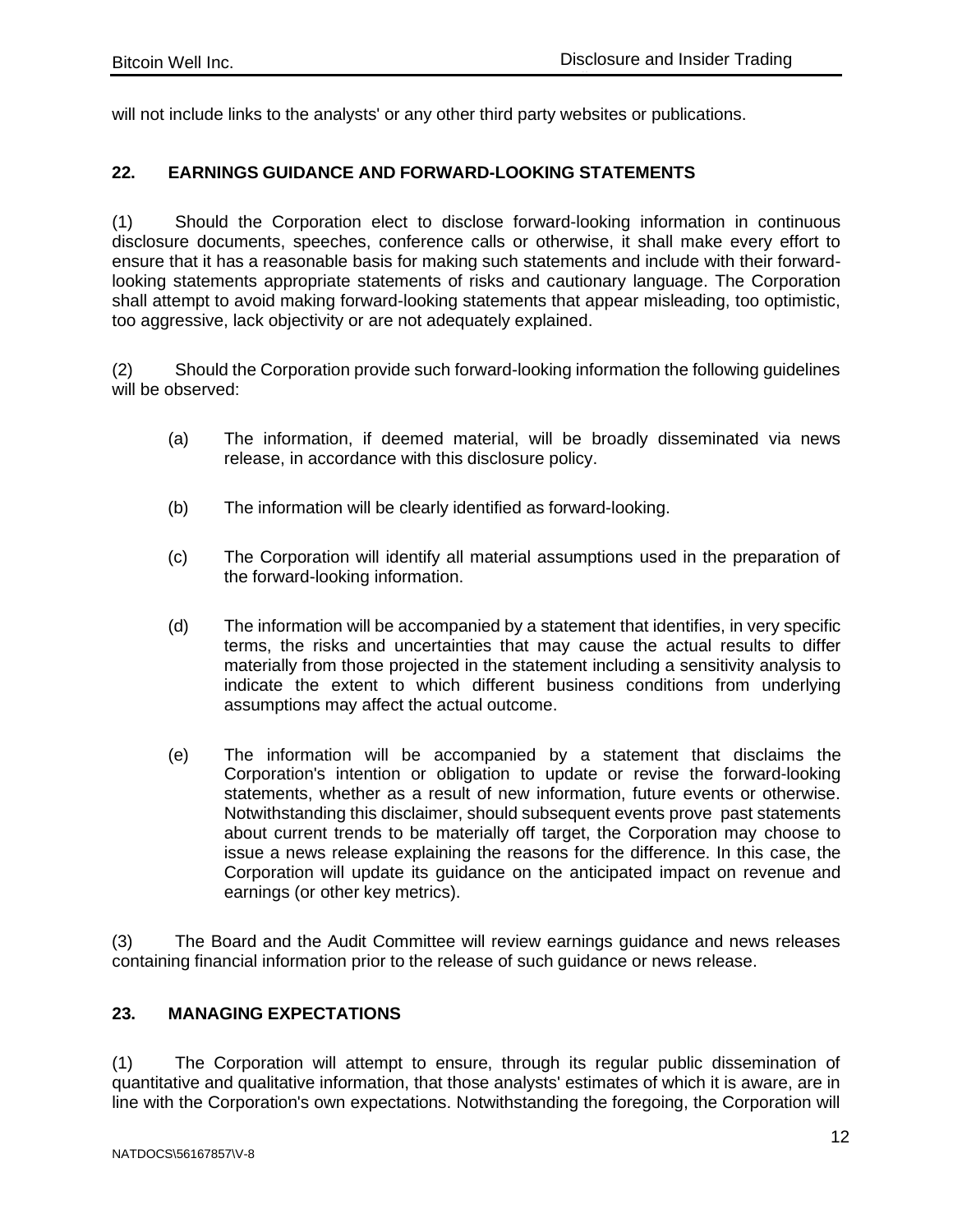not confirm, or attempt to influence, an analyst's opinions or conclusions and will not express comfort with or give guidance on an analyst's models and earnings estimates.

(2) If the Corporation has determined that it will be reporting results materially below or above publicly held expectations, it will disclose this information in a news release in order to enable discussion without risk of selective disclosure.

# <span id="page-14-0"></span>**24. RESPONSIBILITY FOR ELECTRONIC COMMUNICATIONS**

(1) This disclosure policy also applies to electronic communications. Accordingly, officers and personnel responsible for written and oral public disclosures shall also be responsible for electronic communications.

(2) The Committee is responsible for updating the investor relations section of the Corporation's website and is responsible for monitoring all Corporation information placed on the website to ensure that it is accurate, complete, up-to-date and in compliance with relevant securities laws. All documents filed on SEDAR should be concurrently posted to the Corporation's website.

(3) The Committee must approve all links from the Corporation website to a third-party website. The Corporation's website will include a notice that advises the reader that he or she is leaving the Corporation's website and that the Corporation is not responsible for the contents of the other site.

(4) Investor relations material shall be contained within a separate section of the Corporation's website and shall include a notice that advises the reader that the information posted was accurate at the time of posting but may be superseded by subsequent disclosures. All data posted to the website, including text and audiovisual material, shall show the date such material was issued. Any material changes in information must be updated promptly.

(5) The Committee will maintain a log indicating the date that material information is posted and/or removed from the investor relations section of the web site. The minimum retention period for material corporate information on the website shall be two years.

(6) Disclosure on the Corporation's website alone does not constitute adequate disclosure of information that is considered material non-public information. Any disclosures of material information on its web site will be preceded by the issuance of a news release.

(7) The Committee shall also be responsible for responses to electronic inquiries. Only public information or information which could otherwise be disclosed in accordance with this disclosure policy shall be utilized in responding to electronic inquiries.

(8) In order to ensure that no material undisclosed information is inadvertently disclosed, employees are prohibited from participating in Internet chat rooms or newsgroup discussions on matters pertaining to the Corporation's activities or its securities. Employees who encounter a discussion pertaining to the Corporation should advise the Chief Financial Officer immediately,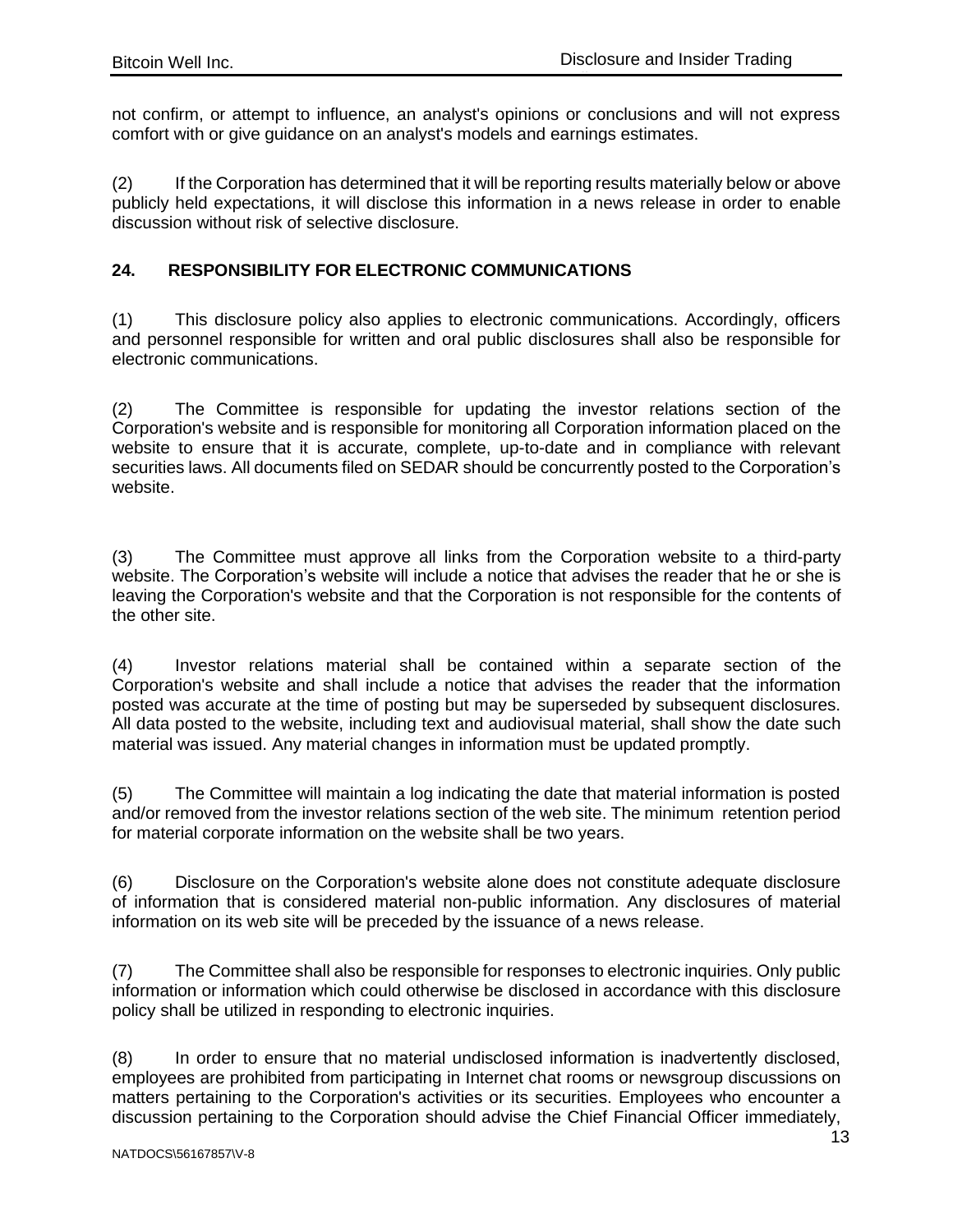so the discussion may be monitored.

#### <span id="page-15-0"></span>**25. PERIODIC DISCLOSURE DOCUMENTS**

(1) The Committee is also responsible to monitor the preparation of the periodic disclosure documents of the Corporation. These include:

- (a) interim financial statements and annual financial statements;
- (b) interim and annual management's discussion and analysis;
- (c) annual information form; and
- (d) proxy and information circular for annual and special meetings of shareholders,

and other documents which are prepared for distribution to shareholders, securities regulators and any stock exchange on which the Corporation's shares are listed. The Committee will liaise with others in the Corporation to develop timetables for the preparation of these documents, including the review of these documents by those employees within the Corporation who have knowledge of the substance of the documents. In addition, the Committee will consult with the Audit Committee and the Compensation, Corporate Governance and Nominating Committee of the Board to determine procedures for the review by external auditors, legal counsel and other experts of these documents in order to ensure that they comply with all applicable legal requirements.

(2) The Committee will also develop procedures to assist the Chief Executive Officer and the Chief Financial Officer in meeting any requirements they may face in certifying as to the accuracy of Corporation financial information.

#### <span id="page-15-1"></span>**26. BUSINESS ACQUISITION REPORT**

If the Corporation completes a "significant acquisition" under applicable securities laws it must file a business acquisition report within 75 days of the date of the acquisition in the form prescribed by securities regulators. If applicable, such business acquisition report shall include the necessary financial statements of each business or related businesses.

#### <span id="page-15-2"></span>**27. COMMUNICATION AND ENFORCEMENT**

(1) This disclosure policy extends to all directors, officers and employees of the Corporation, and any committee of the Corporation, its subsidiaries, their respective boards of directors and authorized spokespersons. New directors, officers and employees will be provided with a copy of this disclosure policy and will be advised of its importance. This disclosure policy will be contained in the Corporation's policy manual and will be available to all employees.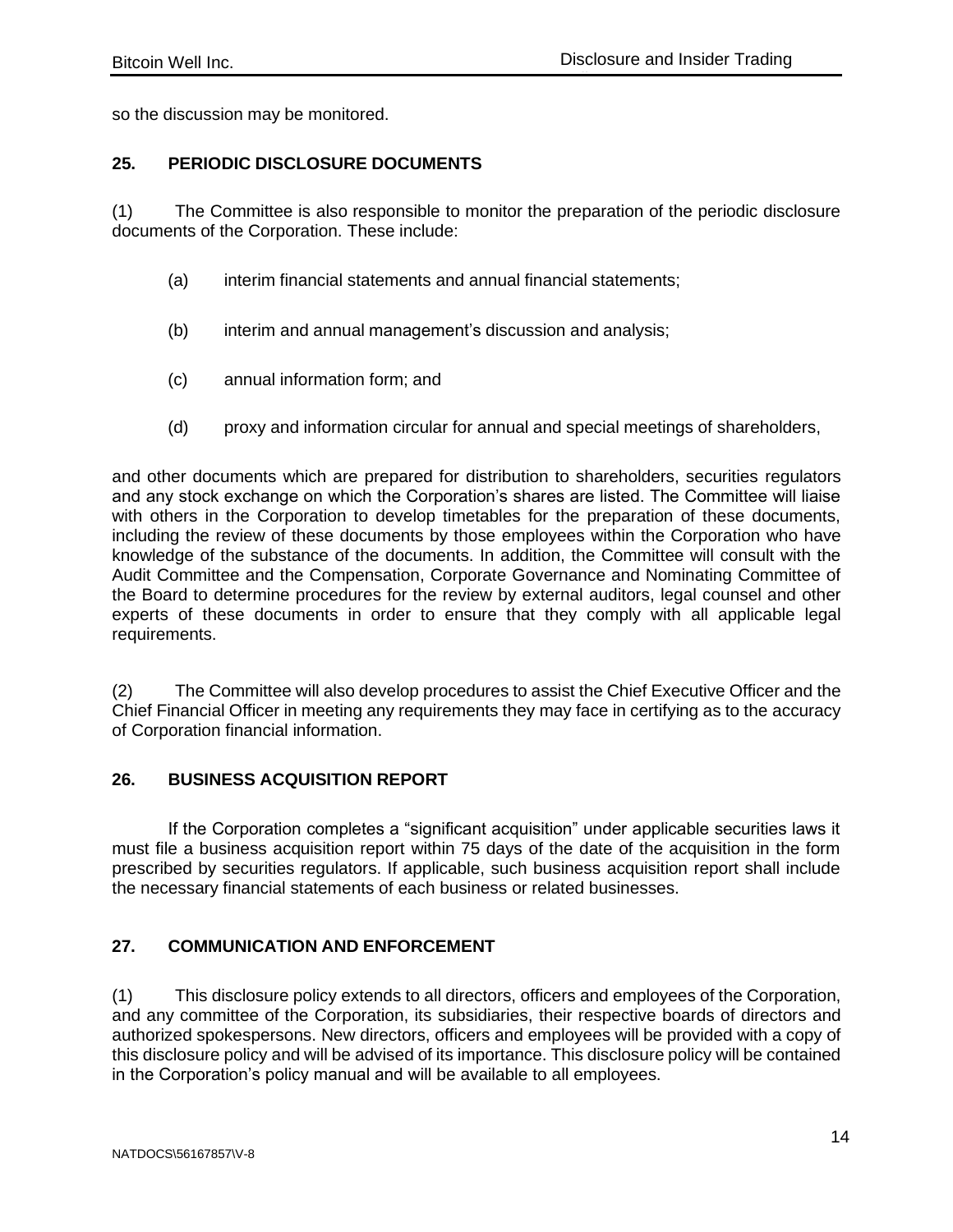(2) Any employee who violates this disclosure policy may face disciplinary action up to and including termination of his or her employment with the Corporation without notice. The violation of this disclosure policy may also violate certain securities laws. If it appears that an employee may have violated such securities laws, the Corporation may refer the matter to the appropriate regulatory authorities, which could lead to penalties, fines or imprisonment.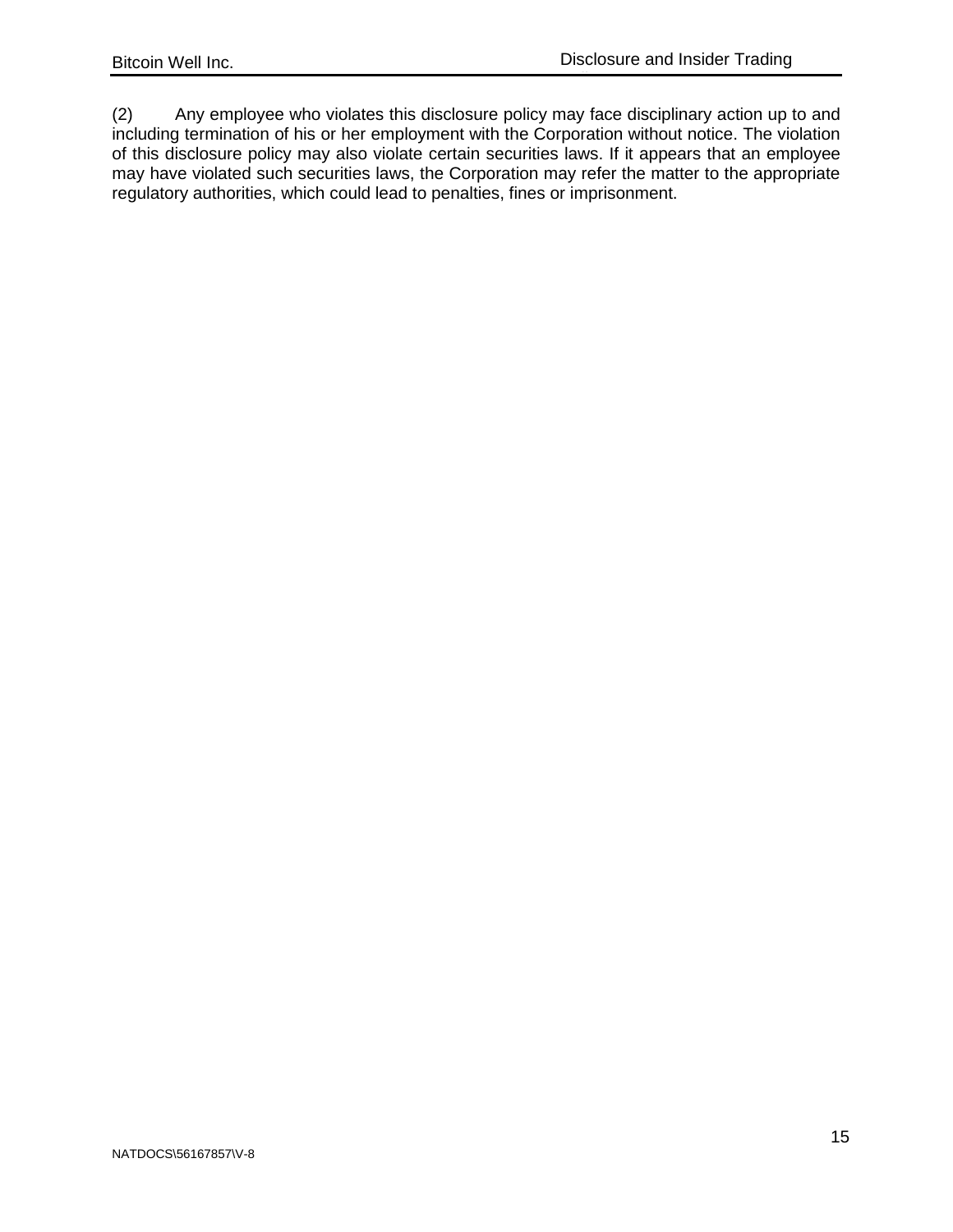#### <span id="page-17-0"></span>1. **ENDNOTES**

<sup>1</sup> Some examples of types of events or information which may be material include:

- (a) Changes in Corporation Structure:
	- changes in unit ownership that may affect control of the Corporation;
	- major reorganizations, amalgamations, or mergers; and
	- take-over bids, issuer bids, or insider bids.
- (b) Changes in Capital Structure
	- the public or private sale of additional securities;
	- planned repurchases or redemptions of securities;
	- planned splits of shares or offerings of warrants or rights to buy shares;
	- any unit consolidation, shares exchange, or unit dividend;
	- changes in distribution payments or policies;
	- the possible initiation of a proxy; and
	- material modifications to rights of security holders.
- (c) Changes in Financial Results
	- a significant increase or decrease in near-term prospects;
	- unexpected changes in financial results for any periods;
	- shifts in financial circumstances, such as cash flow reductions, majorasset write-offs or write-downs;
	- changes in value or composition of the Corporation's assets; and
	- any material change in the Corporation's accounting policy.
- (d) Changes in Business and Operations
	- any development that affects the Corporation's resources, technology,products or markets;
	- a significant change in capital investment plans or corporate objectives;
	- major labour disputes or disputes with major contractors or suppliers;
	- significant new contracts, products, patents, or services or significantlosses of contracts or business;
	- significant discoveries;
	- changes in the Board or executive management, including the departure of the Corporation's Chief Executive Officer or Chief Financial Officer (or persons in equivalent positions);
	- the commencement of, or developments in, material legal proceedings or regulatory matters;
	- waivers of corporate ethics and conduct rules for officers, directors, and other key employees;
	- any notice that reliance on a prior audit is no longer permissible; and
	- de-listing of the Corporation's securities or their movement from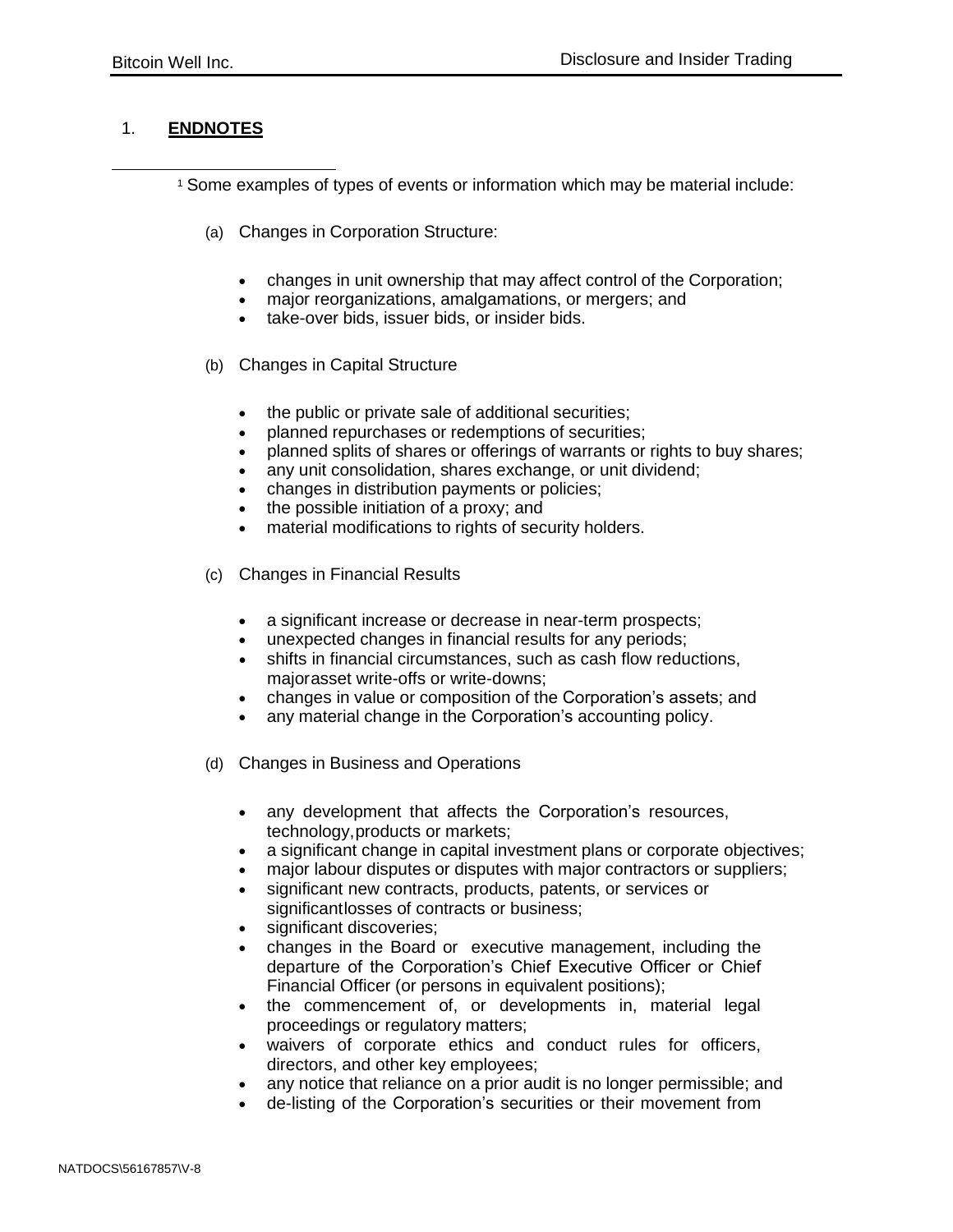one quotation system or exchange to another.

- (e) Acquisitions and Dispositions
	- significant acquisitions or dispositions of assets, property or joint venture interests; and
	- acquisitions of other companies, including a take-over bid for, or mergerwith, another Corporation.
- (f) Changes in Credit Arrangements
	- the borrowing or lending of a significant amount of money;
	- any mortgaging or encumbering of the Corporation's assets;
	- defaults under debt obligations, agreements to restructure debt, orplanned enforcement procedures by a bank or any other creditors;
	- changes in rating agency decisions; and
	- significant new credit arrangements.

<sup>2</sup>Canadian securities regulators view the necessary course of business is an exception that exists so as not to unduly interfere with a reporting issuer's ordinary business activities. For example, the exception would generally cover communications with:

- (a) vendors, suppliers, or strategic partners on issues such as research anddevelopment, sales and marketing, and supply contacts;
- (b) employees, officers, and board members;
- (c) lenders, legal counsel, auditors, underwriters, and financial and other professional advisors to the Corporation;
- (d) parties to negotiations;
- (e) labour unions and industry associations;
- (f) government agencies and non-governmental regulators; and
- (g) credit rating agencies (provided that the information is disclosed for the purpose of assisting the agency to formulate a credit rating and the agency's ratings generally are or will be publicly available.

<sup>3</sup> According to one definition, a person or company in a special relationship with the Corporation is: